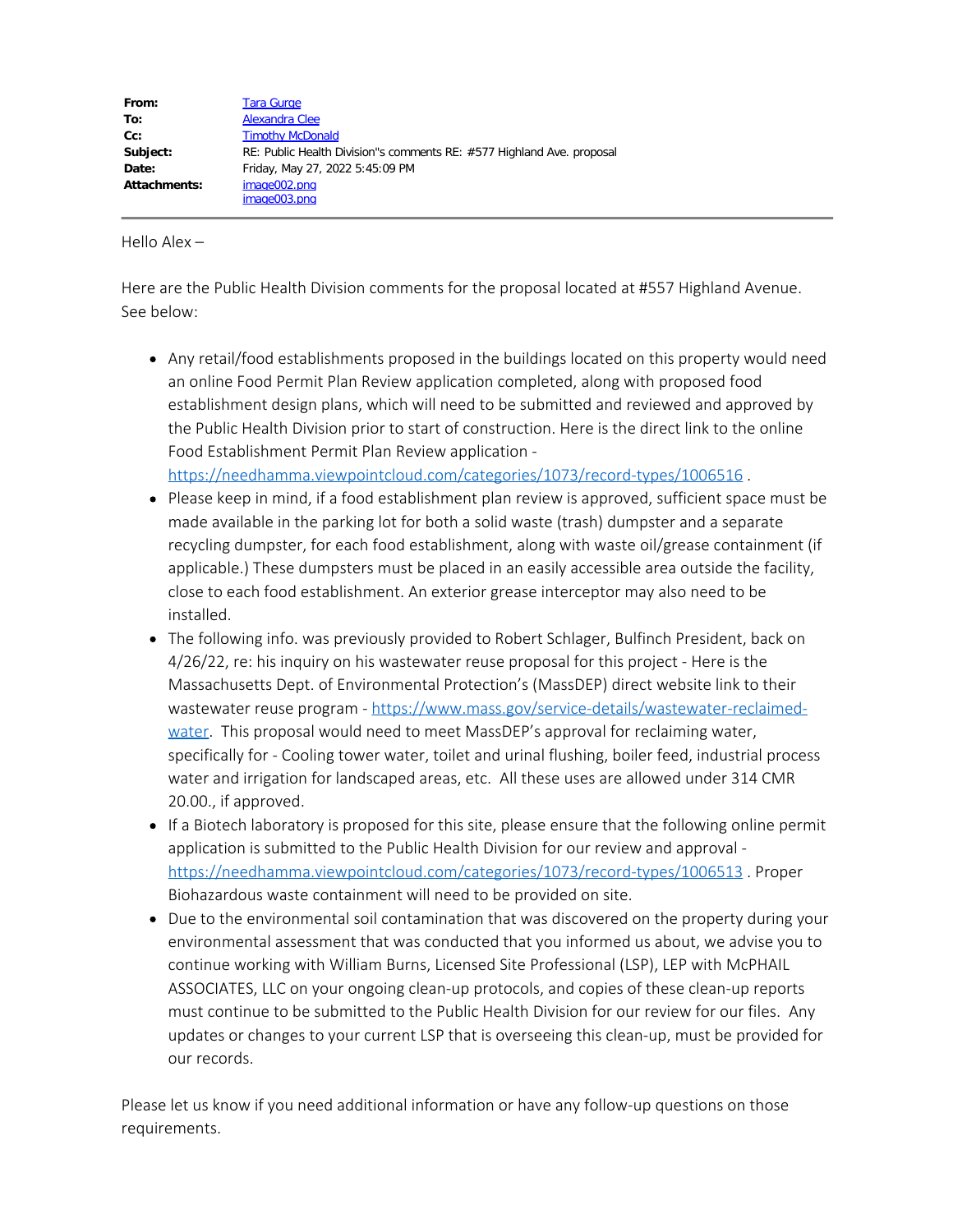Thanks,

**TARA E. GURGE, R.S., C.E.H.T., M.S.** (she/her/hers) **ASSISTANT PUBLIC HEALTH DIRECTOR Needham Public Health Division Health and Human Services Department 178 Rosemary Street Needham, MA 02494 Ph- (781) 455-7940; Ext. 211/Fax- (781) 455-7922 Mobile- (781) 883-0127 Email - [tgurge@needhamma.gov](mailto:tgurge@needhamma.gov) Web- [www.needhamma.gov/health](http://www.needhamma.gov/health)**



 $\overline{\phantom{a}}$  please consider the environment before printing this email STATEMENT OF CONFIDENTIALITY

This e-mail, including any attached files, may contain confidential and privileged information for the sole use of the intended recipient(s). Any review, use, distribution or disclosure by others is strictly prohibited. If you are not the intended recipient (or authorized to receive information for the recipient), please contact the sender by reply e-mail and delete all copies of this message. Thank you.



**From:** Alexandra Clee <aclee@needhamma.gov>

**Sent:** Wednesday, May 25, 2022 1:49 PM

**To:** Carys Lustig <clustig@needhamma.gov>; Thomas Ryder <tryder@needhamma.gov>; John Schlittler <JSchlittler@needhamma.gov>; Dennis Condon <DCondon@needhamma.gov>; Timothy McDonald <tmcdonald@needhamma.gov>; Tara Gurge <TGurge@needhamma.gov>; Deb Anderson <andersond@needhamma.gov>; David Roche <droche@needhamma.gov>

**Cc:** Lee Newman <LNewman@needhamma.gov>; Elisa Litchman <elitchman@needhamma.gov> **Subject:** RE: request for comment - 577 Highland Ave

Dear all,

As a reminder, we would appreciate your comments on this application as soon as you are able.

Thanks, alex.

Alexandra Clee Assistant Town Planner Needham, MA 781-455-7550 ext. 271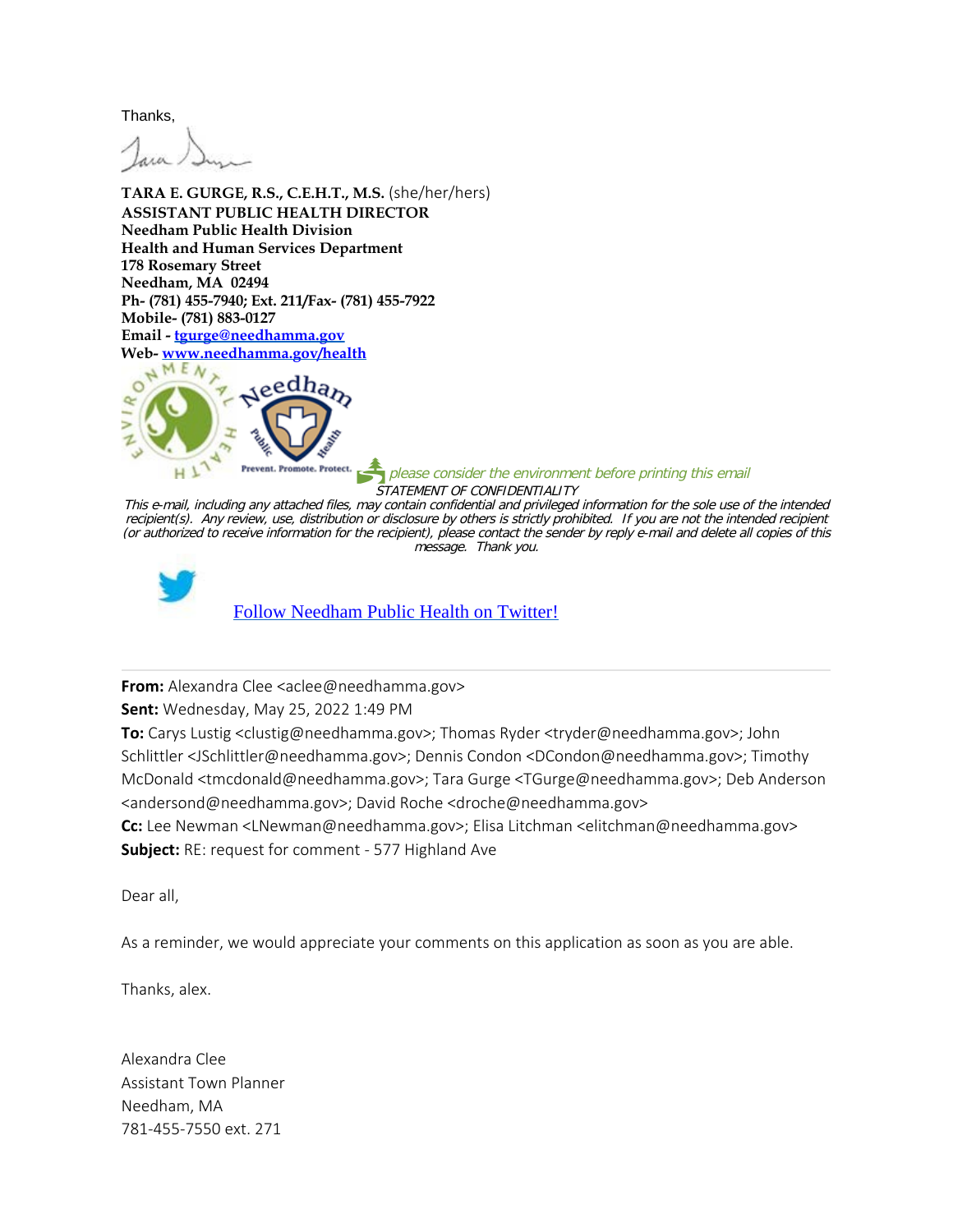## [www.needhamma.gov](http://www.needhamma.gov/)

**From:** Alexandra Clee

**Sent:** Tuesday, April 19, 2022 4:17 PM

**To:** Carys Lustig <[clustig@needhamma.gov>](mailto:clustig@needhamma.gov); Thomas Ryder [<tryder@needhamma.gov](mailto:tryder@needhamma.gov)>; John Schlittler [<JSchlittler@needhamma.gov](mailto:JSchlittler@needhamma.gov)>; Dennis Condon <[DCondon@needhamma.gov>](mailto:DCondon@needhamma.gov); Timothy McDonald [<tmcdonald@needhamma.gov](mailto:tmcdonald@needhamma.gov)>; Tara Gurge [<TGurge@needhamma.gov](mailto:TGurge@needhamma.gov)>; Deb Anderson [<andersond@needhamma.gov](mailto:andersond@needhamma.gov)>; 'David Roche [\(droche@needhamma.gov](mailto:droche@needhamma.gov))' [<droche@needhamma.gov](mailto:droche@needhamma.gov)>

**Cc:** Lee Newman [<LNewman@needhamma.gov](mailto:LNewman@needhamma.gov)>; Elisa Litchman [<elitchman@needhamma.gov>](mailto:elitchman@needhamma.gov) **Subject:** RE: request for comment - 577 Highland Ave

Apologies, one additional application item:

6. Fiscal Impact Analysis, prepared for rezoning, prepared by Barrett Planning Group, Inc., dated March 20, 2021.

Thanks, alex.

Alexandra Clee Assistant Town Planner Needham, MA [www.needhamma.gov](https://linkprotect.cudasvc.com/url?a=http%3a%2f%2fwww.needhamma.gov&c=E,1,UUWNFE2VwXQLL8spMr7tQ1VmEE-Z4Zs-UYSWj9a3mi6xbvDywyWIDScphMB6DU09ukFO_XVboQsIIbrJZ0fPlAMNRPA8eSfihsFROcb4_iiHus0Kp35W&typo=1)

## **From:** Alexandra Clee

**Sent:** Tuesday, April 19, 2022 4:08 PM

**To:** Carys Lustig <[clustig@needhamma.gov>](mailto:clustig@needhamma.gov); Thomas Ryder [<tryder@needhamma.gov](mailto:tryder@needhamma.gov)>; John Schlittler [<JSchlittler@needhamma.gov](mailto:JSchlittler@needhamma.gov)>; Dennis Condon <[DCondon@needhamma.gov>](mailto:DCondon@needhamma.gov); Timothy McDonald [<tmcdonald@needhamma.gov](mailto:tmcdonald@needhamma.gov)>; Tara Gurge [<TGurge@needhamma.gov](mailto:TGurge@needhamma.gov)>; Deb Anderson [<andersond@needhamma.gov](mailto:andersond@needhamma.gov)>; David Roche [\(droche@needhamma.gov](mailto:droche@needhamma.gov)) [<droche@needhamma.gov](mailto:droche@needhamma.gov)>

**Cc:** Lee Newman [<LNewman@needhamma.gov](mailto:LNewman@needhamma.gov)>; Elisa Litchman [<elitchman@needhamma.gov>](mailto:elitchman@needhamma.gov) **Subject:** request for comment - 577 Highland Ave

Dear all,

We have received the application materials for the proposal to redevelop 557 Highland Avenue. the information can be found on the website: <https://www.needhamma.gov/Archive.aspx?ADID=9611>

Although we operate electronically much of the time lately, I am sending hard copies for this project.

The Planning Board has scheduled this matter for June 7, 2022. Please send your comments by Wednesday May 25, 2022 at the latest.